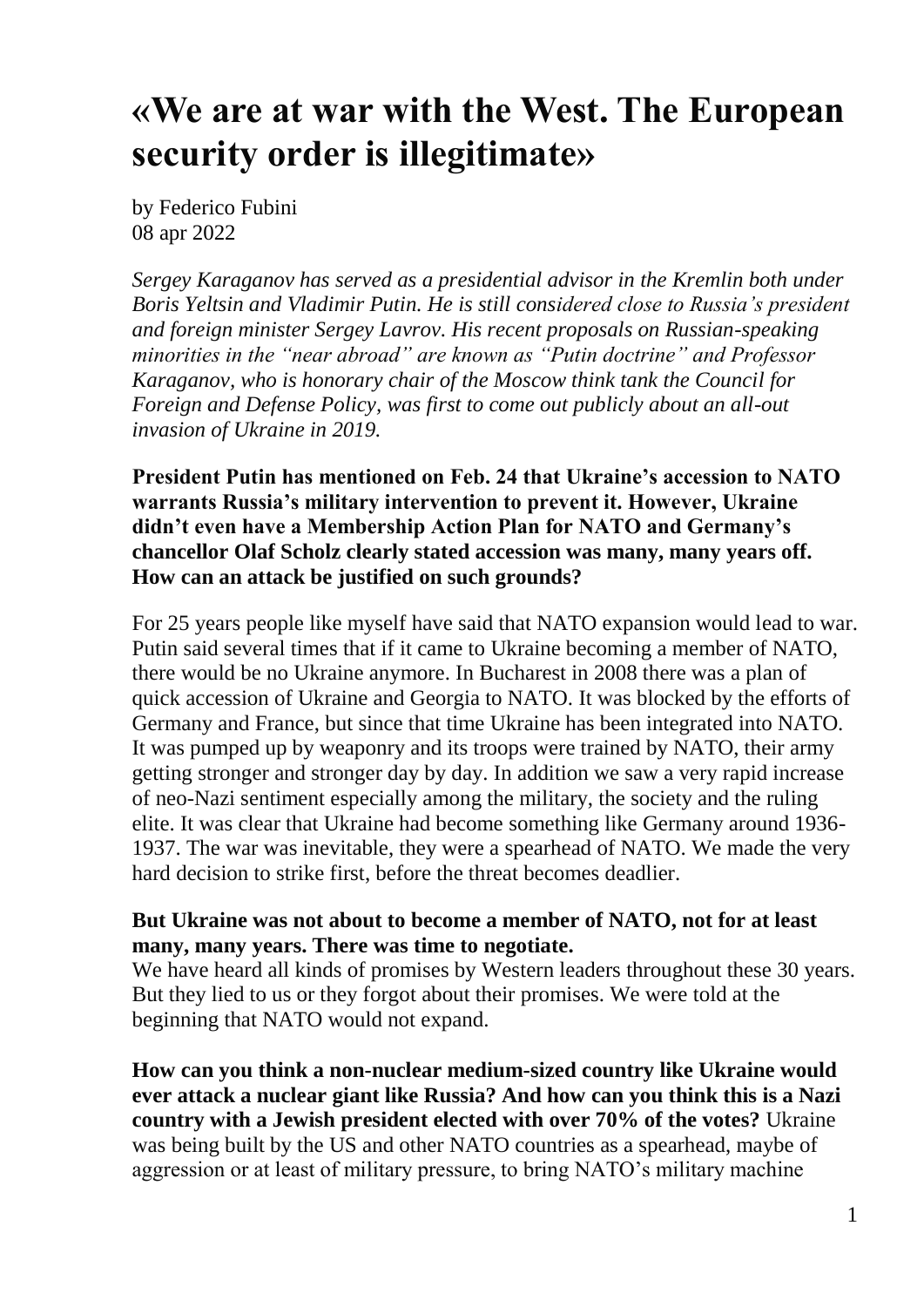closer to the heart of Russia. We can see now how well their forces had been preparing for a war. And Nazis were not only about killing jews. Nazism is about supremacy of one nation over another. Nazism is humiliation of other nations. The regime and the society in Ukraine were going very much like Germany in the 1930s.

**You say that NATO promised never to enlarge to the East and Russia was cheated on that. But former Warsaw Pact countries requested to be included in NATO themselves. And Russia signed up to the Founding Act on Russia-NATO relations in 1997, accepting NATO enlargement. No cheating there.** It was the biggest mistake of Russia's foreign policy in the last 30 years. I fought against it, because the Founding Act of 1997 legitimized further NATO expansion. But we signed it because we were desperately poor and we still were trusting in the wisdom of our partners. President Yeltsin probably thought that we would sneak between drops of rain, to no avail. As for NATO, it was formed as a defensive alliance. But when the Soviet Union collapsed and Russia was weak, I was shocked when I saw the rape of Serbia in 1999. Then we had an absolutely atrocious war in Iraq waged by most of the NATO members and then we had another clear-cut aggression in Libya, always by NATO. So we do not trust words. But we know that article 5 of NATO, stating that an attack on a NATO member is an attack to all, doesn't work. There is no automatic guarantee that NATO would come to the defense of a member under attack. Please read article 5 of the Treaty. But this enlargement is an enlargement of the aggressive alliance. It's cancer and we wanted to stop this metastasis. We have to do it by a surgical operation. I regret we were unable to prevent such an outcome.

#### **We all agree the Iraq war was illegitimate and was a very serious mistake. Corriere della Sera came out against that war at the time. But one grave mistake doesn't justify a second grave mistake. And the US people could elect a new leader, Obama, that was against the Iraq war and changed American policy. Can Russians have an opportunity to do the same?**

I don't think that in the foreseeable future we will have any change of power in Russia, because we are fighting a war of survival. This is a war with the West and people are regrouping around their leader. This is an authoritarian country and the leadership is always very attentive to the moods of the people. But I don't see real signs of opposition. Also, in the US or else nobody was really punished for the war in Iraq, so we have our doubts about the effectiveness of democracy.

**Your parallels don't seem to match. In Libya, Ghaddafi was bombing protest demonstrations from the sky. NATO enforced a no-fly zone that had been called for by a UN Security Council resolution and Russia did not veto it.** Yes. At that time we believed the reassurances of our Western partners. But then

we saw a clear-cut aggression devastating the country. That led us toward total distrust of Western countries, and especially of NATO.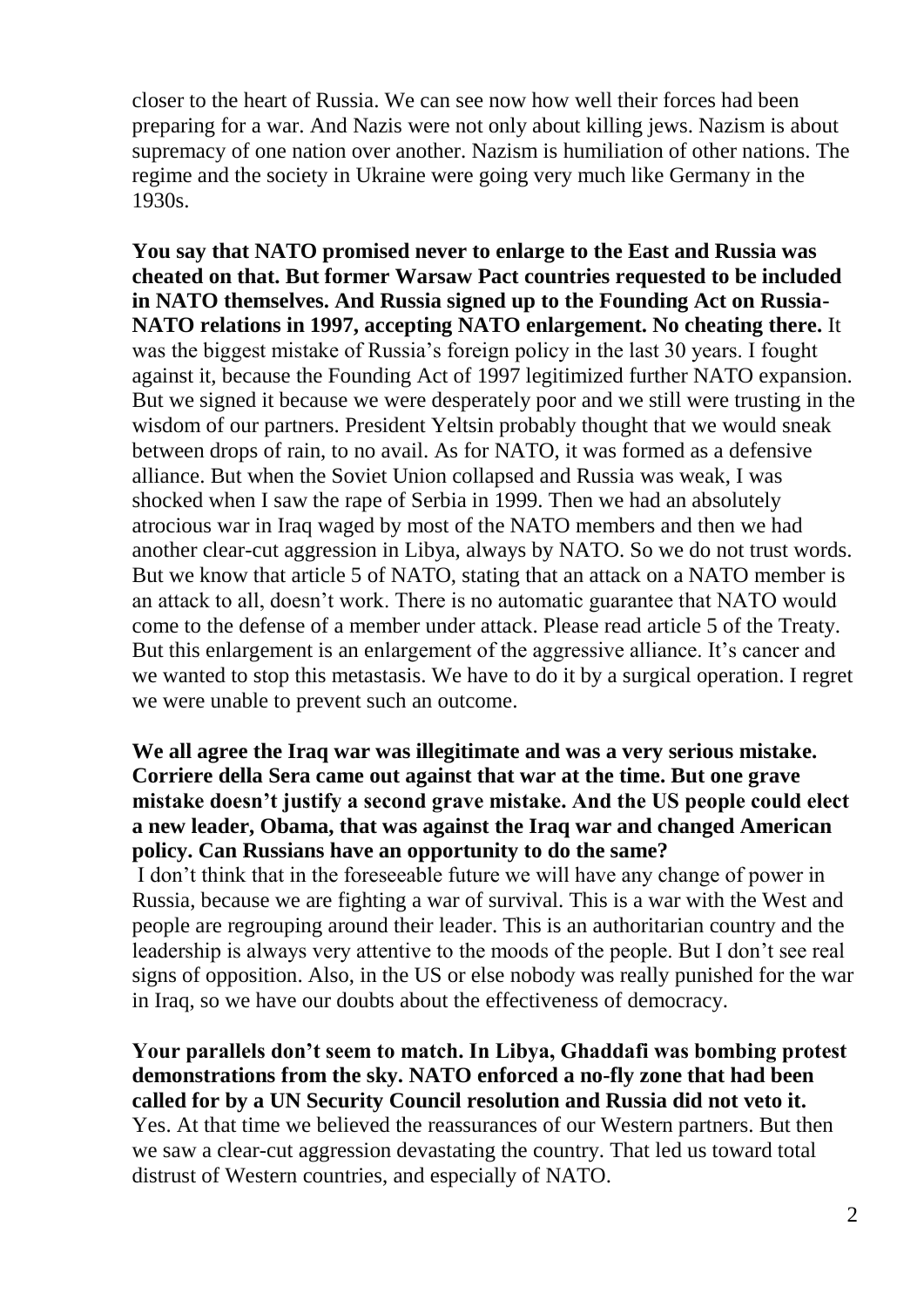**As for the intervention in Yugoslavia in 1999, it was made to stop a war that led to over 10,000 deaths and a UN tribunal charged Milosevic for war crimes, deportation and crimes against humanity.** The massive killings in former Yugoslavia happened after the NATO's rape of Serbia. People were killed on all sides. It was a civil war. It was an unspeakable aggression. And the Milosevic trial was a sad and humiliating show by petty people trying to rationalize their previous mistakes if not crimes

#### **It was a UN tribunal, not a EU tribunal.**

We don't acknowledge the right of that tribunal.

#### **You said that the real war now is against Western expansion. What do you mean?**

We saw Western expansion happening, we see Russophobia in the West reaching levels like antisemitism between the world wars. So war was already becoming likely. And we saw deep divisions and structural problems within Western societies, so we believed that anyway a war was more and more likely. So the Kremlin decided to strike first. Also, this military operation will be used to restructure Russian elite and Russian society. It will become a more militant-based and national-based society, pushing out non-patriotic elements from the elite.

## **The bottom line question is: Mussolini did not recognize the international order that emerged from the Versailles Treaty in 1919. Does the Kremlin recognize the legitimacy of the European order that emerged from the fall of the Berlin Wall? Do you think this order is legitimate?**

We should not recognize the order that was built against Russia. We tried to integrate in it but we saw it was a Versailles system number 2. I wrote that we had to destroy it. Not by force, but through constructive destruction, through refusal to participate in it. But after the last demand to stop NATO was again rejected, it was decided to use force.

## **So the overall goal of this war is to overturn the presence of NATO in central and eastern European countries?**

We see that most of the institutions are, in our view, one-sided and illegitimate. They are threatening Russia and Eastern Europe. We wanted fair peace, but the greed and stupidity of the Americans and the short-sightedness of the Europeans revealed they didn't want that. We have to correct their mistakes.

#### **Is the EU part of the institutions that Russia feels are illegitimate?**

No, it's legitimate. But sometimes we dislike EU policies, especially if they become more and more belligerent.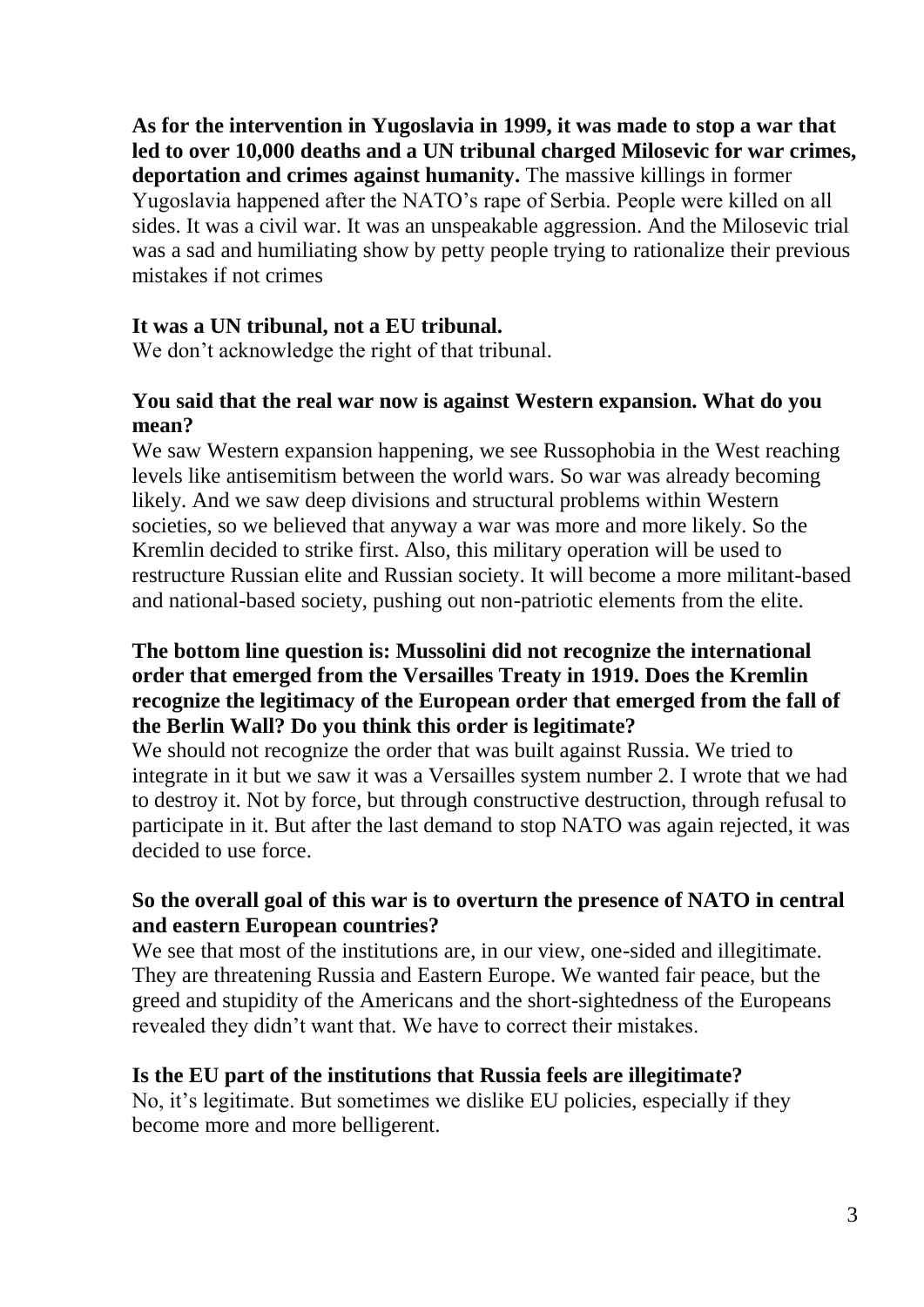#### **You seem to believe that an escalation of this war to other countries is inevitable. Is that what you are saying?**

Unfortunately it is becoming more and more likely. Americans and their NATO partners continue support of Ukraine by sending arms. If that continues, it is obvious that targets in Europe could or will be hit in order to stop lines of communications. Then the war could escalate. At this juncture it is becoming more and more plausible. I think the Joint chiefs of staff of US armed forces are of the same opinion as I am.

D**enazification is what Ukraine seems to have proven by electing a Jewish president. Demilitarization is the opposite of what Mr. Putin has achieved, as this attack led Ukraine to get heavy weaponry from the West. Plus, Germany and the EU are rearming too, NATO has moved troops closer to Russia's borders, Western sanctions are now much tighter, while Europe and the US got closer together and Russia is becoming financially isolated. Would you say Putin's military operation is proving a success, so far?**

Nazism is not only about antisemitism. It is about hating and suppressing all other nationalities. And it was taking over Ukraine. We never know how the military operations end. Demilitarization means destruction of Ukrainian military forces that is happening and will accelerate. Of course, if Ukraine is supported with new weapons, that could prolong the agony. We can only talk about "victory" in quotes, because there are many casualties on both the Russian and the Ukrainian side. The war will be victorious, in one way or another. I assume demilitarization will be achieved and there will be denazification, too. Like we did in Germany and in Chechnya. Ukrainians will become much more peaceful and friendly to us.

**But so far the Russian military had to withdraw after keeping Kiev under siege for one month**. **It doesn't look like the military operation is going so well, does it?** It's a large military operation, so it has secrets in the way it's waged. What if the Kiev operation was meant to distract Ukrainian forces and keep them away from the main theater in the South and South-East? Maybe that was the plan. Moreover Russian troops have been very careful not to hit civilian targets, we used only 30-35% of the lethal weapons that we could use. If we had used everything, that would have meant the destruction of Ukrainian cities and a much quicker victory. We did not do carpet bombing like Americans in Iraq. The endgame probably will be a new treaty, maybe with Zelensky still there. Probably it would mean the creation of a country in South and South-East Ukraine that is friendly to Russia. Maybe there will be several Ukraines. But at this juncture it is impossible to predict because, of course, it's an open-ended story. We are in the fog of war.

**There is clear evidence that civilians have been targeted and killed by the Russian in Mariupol, in Bucha and elsewhere. These look very much like war crimes and crimes against humanity and they were deliberate. Should they be**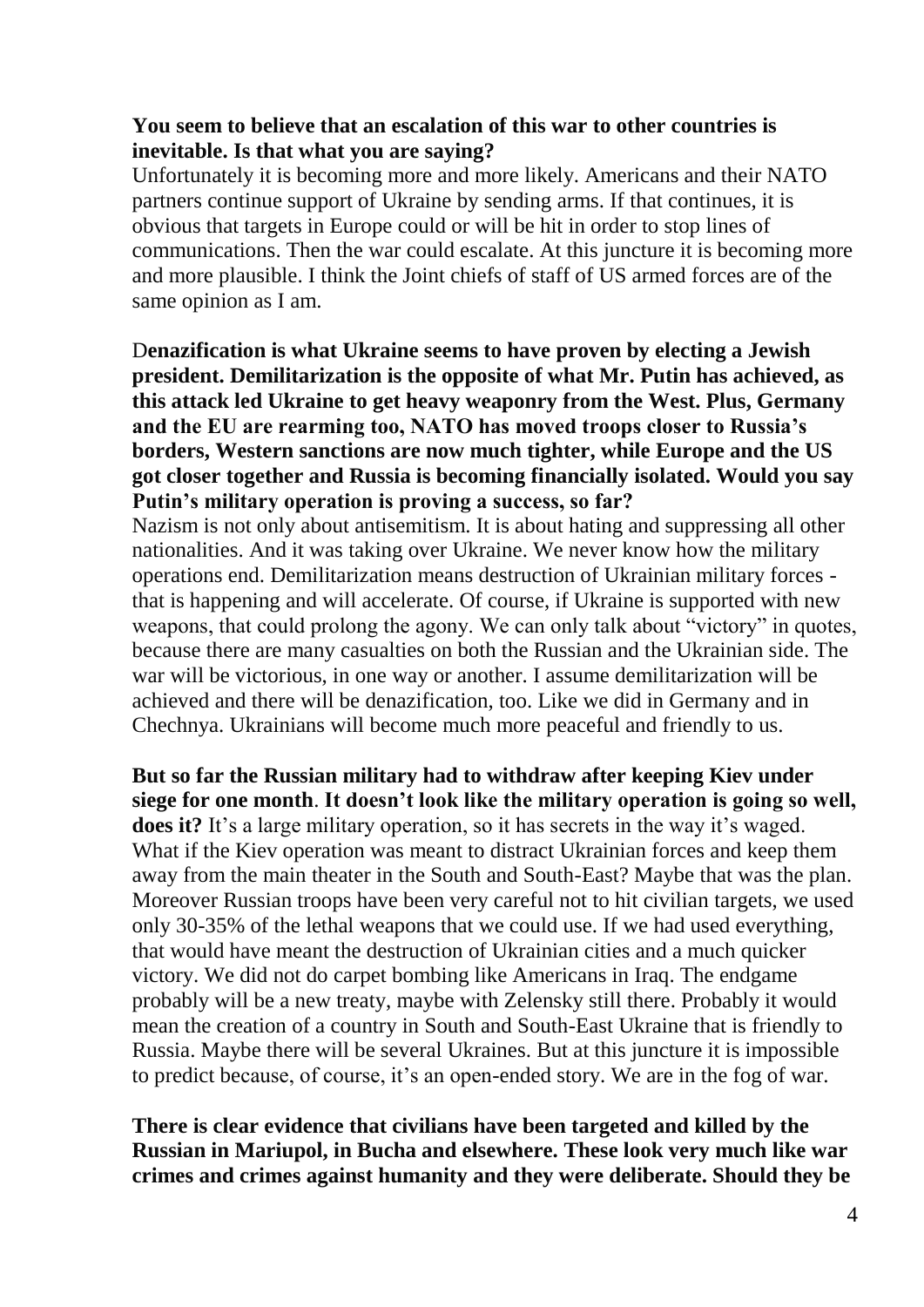## **persecuted?**

The Bucha story is completely fake-staged, it's a provocation.

## **It doesn't look staged at all.**

I watched the pictures and I am 99% sure. But more in general there is a war and civilians suffer. We know that Ukrainian neoNazi forces have been using civilians as living shields, especially in Mariupol. We have different pictures with you.

## **It's rather the opposite: the Russian army did not allow humanitarian corridors.**

We opened them. They were blocked by nationalist forces. I know how our military operates but, of course, this is a war. We face a tragedy.

## **Did you expect this level of cohesion between Europe and the US?**

Well, the cohesion will collapse because of the problems of the West. But for the time being they were organizing even before this conflict. The West is failing and losing its position in the world, so it needs an enemy – for the moment we are the enemy. I don't think the unity will last, Europe will not commit the suicide by choosing to lose its independence. I hope our European neighbors will recuperate from this dizziness of hatred.

## **You speak like some other country started this war, in fact Russia started it.**

I was not for this particular scenario, but it happened. And I support my country. The West committed several aggressions. We are now on the same moral level, we are equal, we are doing more or less like you. I regret that we lost our moral superiority. But we are fighting an existential war

# **Sanctions are getting tighter. Will Russia become more dependent on China?**

There is no question about that: we will be more integrated and more dependent on China. It has positive elements but overall we will be much more dependent. I am not very much afraid of becoming a pawn of China like some EU states became pawns of the US. First, Russians have a core gene of sovereignty. Second, we are culturally different from the Chinese, I don't think that China could or would like to overtake us. However we are not happy with the situation, because I would have preferred to have better relations with Europe. But Chinese are our close allies and friends and the biggest source of Russian strength after Russian people themselves. We are a source of their strength. I would prefer to end this confrontation with Europe. My calculation was to create a safe Western flank to compete more effectively In the Asian world of tomorrow

## **You declared that China, not Russia, will emerge as the victor in this war. What did you mean?**

We will be victorious because Russians always are in the end. But in the meantime we will lose a lot. We will lose people. We will lose financial resources and we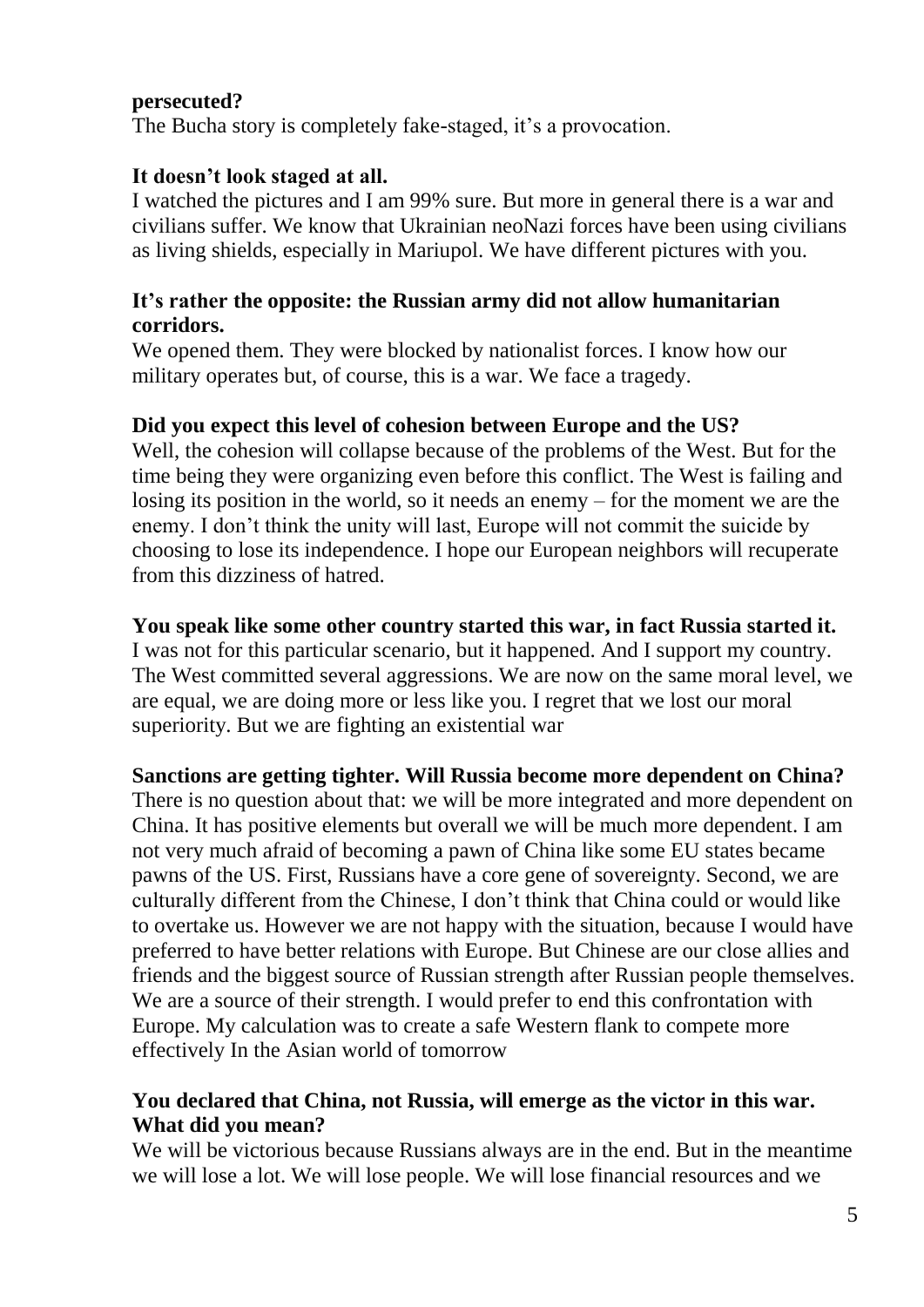will become poorer for the time being. But we are ready to sacrifice in order to build a more viable and fair international system. We are talking about Ukraine, but we really want to build a different international system than the one that emerged after the collapse of the Soviet Union and, in turn, is now collapsing. We all are sinking into chaos now. We would like to build Fortress Russia to defend ourselves from this chaos, even if we are getting poorer for this. Unfortunately the chaos could take over Europe, if Europe doesn't act according to its interests. What Europe is doing right now is absolutely suicidal.

## **Is that a threat? Don't you think nuclear deterrence still applies?**

I know that officially under certain circumstances the US could use nuclear weapons for the defense of Europe and they allegedly could fight for the defense of Europe against a nuclear superpower. There is a 1% chance this might happen, so we have to be careful. But if a n American president takes such a decision inviting devastating response it would mean he is insane.

# **This war doesn't look sustainable, including for Russia. It can't go on for long. What are the elements to agree at least on a real ceasefire?**

First, Ukraine must be a completely demilitarized neutral country – no heavy arms, for whatever of Ukraine remains. This should be guaranteed by outside powers, including Russia, and no military exercises should take place in the country if one of the guarantors is against it. Ukraine should be a peaceful buffer, hopefully sending back some of the arms systems deployed in recent years.

# **Ukraine needs security guarantees, it needs to be able to defend itself or it will not be a sovereign country anymore**.

I am sorry but Italy and most European countries cannot defend themselves either.

# **They belong to NATO…**

They have been saving on security. That is how they got themselves into this awkward position that Europe is not considered to be a serious actor in the world. Switzerland and Austria are neutral, but are safe. So can Ukraine.

## **Do you realize that after what you just said, the debate in Italy will move towards investing more on defense?**

You are welcome. One of the grave mistakes of the Europeans in the last decades is that they didn't invest in their security, under their ideal of eternal peace. But I think European nations should be able to defend themselves, because they have real threats coming from the South and the world is becoming a very dangerous place as international relations are collapsing. The question is more against whom Italy would like to arm. Against Russia? Well, that would be insane. But you need a more robust military force. You are living in a very dangerous place in the world. If you depend on America, you are selling out your own security and sovereignty because the Americans have their own interests.